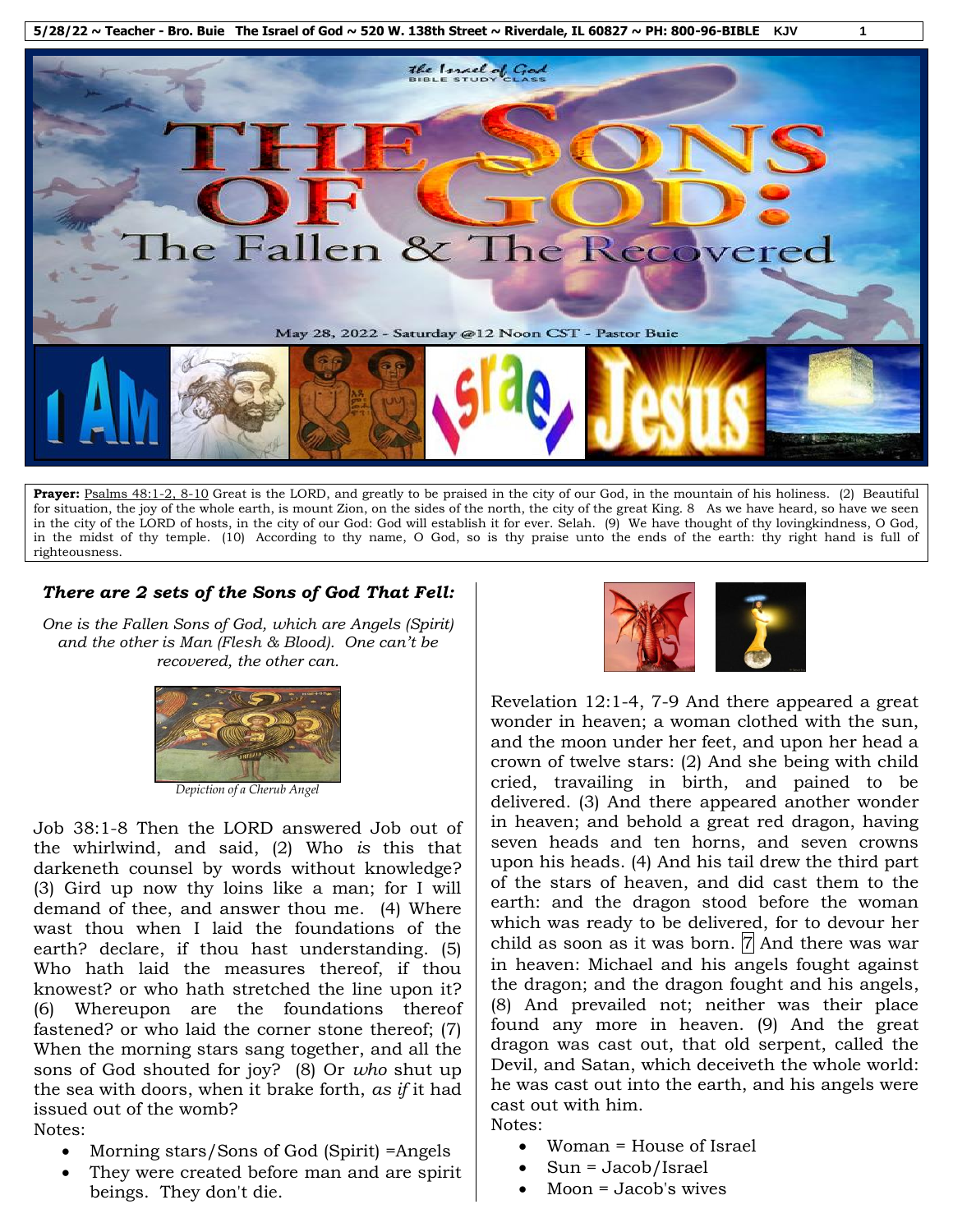- 12 Stars = 12 tribes of Israel
- Great red dragon = Satan
- The woman's child = Jesus
- Stars of heaven = Angels
- 1/3 of the angels fell with Satan and was cast down to the earth.
- Serpent = Satan
- 7 heads & 10 horns = Nations that Satan rules over/The Gentile Dynasty from Babylon to the European Union (The Ten).



Ezekiel 28:11-17 Moreover the word of the LORD came unto me, saying, (12) Son of man, take up a lamentation upon the king of Tyrus, and say unto him, Thus saith the Lord GOD; Thou sealest up the sum, full of wisdom, and perfect in beauty. (13) Thou hast been in Eden the garden of God; every precious stone *was* thy covering, the sardius, topaz, and the diamond, the beryl, the onyx, and the jasper, the sapphire, the emerald, and the carbuncle, and gold: the workmanship of thy tabrets and of thy pipes was prepared in thee in the day that thou wast created. (14) Thou *art* the anointed cherub that covereth; and I have set thee *so:* thou wast upon the holy mountain of God; thou hast walked up and down in the midst of the stones of fire. (15) Thou *wast* perfect in thy ways from the day that thou wast created, till iniquity was found in thee. (16) By the multitude of thy merchandise they have filled the midst of thee with violence, and thou hast sinned: therefore I will cast thee as profane out of the mountain of God: and I will destroy thee, O covering cherub, from the midst of the stones of fire. (17) Thine heart was lifted up because of thy beauty, thou hast corrupted thy wisdom by reason of thy brightness: I will cast thee to the ground, I will lay thee before kings, that they may behold thee.

- Notes:
	- $\bullet$  King of Tyrus = Satan/Cherub angel
	- Satan persuaded a 3<sup>rd</sup> of the Angels to follow him and they were cast down to the earth. They are called Fallen angels or Familiar spirits.
	- Mountain of God = 3rd Heaven
	- $\bullet$  Iniquity = Sin
	- Lay thee before kings = to cast into the lake of fire, which occurs after the 1000 years of peace.



*THE FALL OF LUCIFER AND 1/3 OF THE ANGELS*

Isaiah 14:12-15 How art thou fallen from heaven, O Lucifer, son of the morning! *how* art thou cut down to the ground, which didst weaken the nations! (13) For thou hast said in thine heart, I will ascend into heaven, I will exalt my throne above the stars of God: I will sit also upon the mount of the congregation, in the sides of the north: (14) I will ascend above the heights of the clouds; I will be like the most High. (15) Yet thou shalt be brought down to hell, to the sides of the pit.

Notes:

- Fallen = Thrown out
- Lucifer = Light bringer/bearer
- He was the spirit of truth but Gabriel has that job now. His desire is to return to heaven where he came from and his followers desire the same.
- Everyone who wants to go to heaven is following Satan's desire, not GOD's.
- Man didn't come from heaven, we came from the earth.
- Ground = Earth
- Hell = Lake of Fire
- All of God's angels are serving spirits, even the fallen ones.

Job 1:6-7 Now there was a day when the sons of God came to present themselves before the LORD, and Satan came also among them. (7) And the LORD said unto Satan, Whence comest thou? Then Satan answered the LORD, and said, From going to and fro in the earth, and from walking up and down in it.

Notes:

- Sons of God = Holy Angels
- They can't make babies because they don't procreate. If they could their children would be immortals as they are.
- Satan is no longer a holy angel. He was mentioned separate from the holy angels (Sons of God) because he was disinherited.
- After Isaiah, chapter 14, the name 'Lucifer' is no longer mentioned.
- Satan and his angels can't be recovered, but Man can if they choose to follow God and keep his commandments.
- Satan and his angels are trying to destroy the other set of the Sons of God (Man).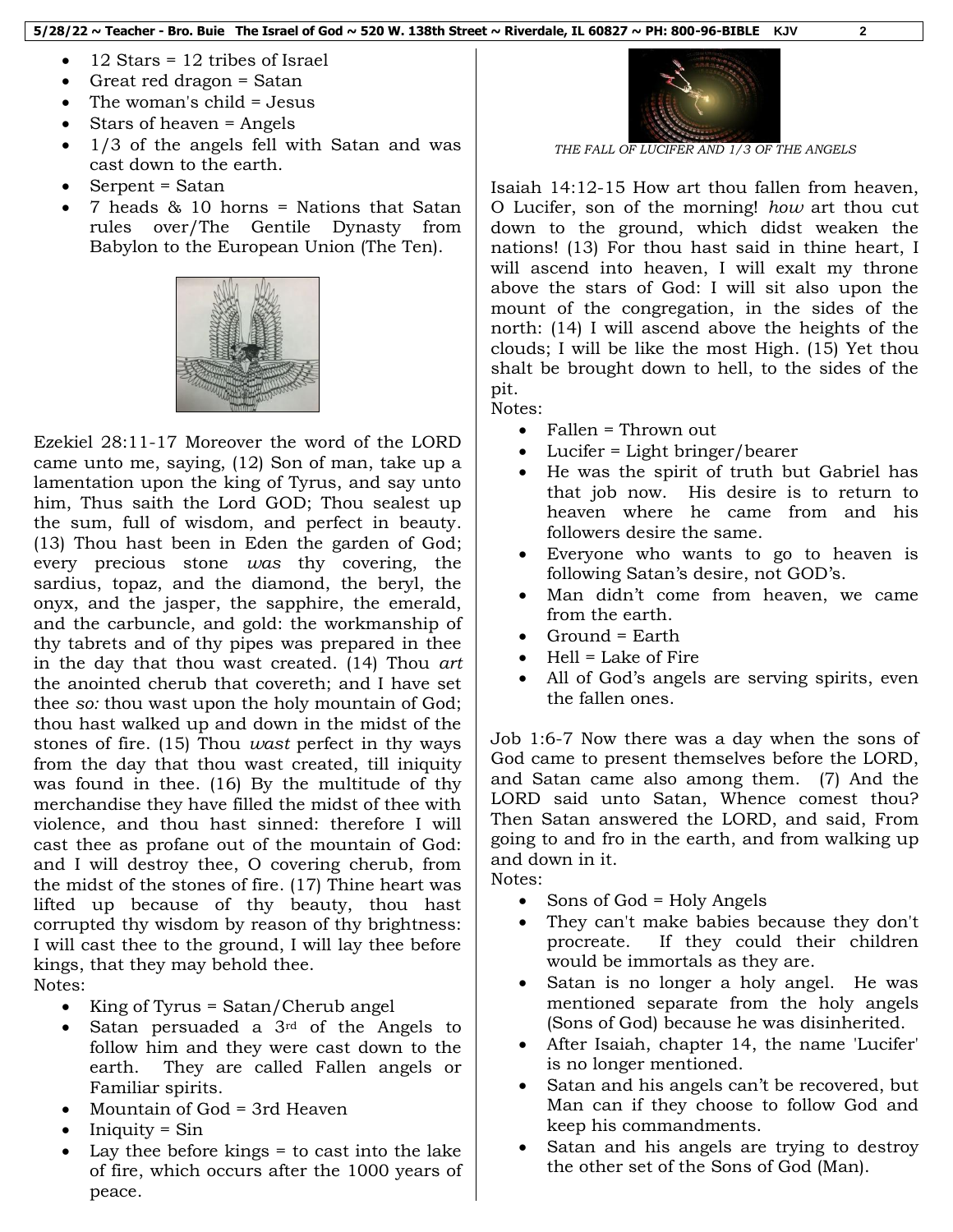

*THE FALL OF MAN*

Genesis 2:7-9, 16-17 And the LORD God formed man *of* the dust of the ground, and breathed into his nostrils the breath of life; and man became a living soul. (8) And the LORD God planted a garden eastward in Eden; and there he put the man whom he had formed. (9) And out of the ground made the LORD God to grow every tree that is pleasant to the sight, and good for food; the tree of life also in the midst of the garden, and the tree of knowledge of good and evil. 16 And the LORD God commanded the man, saying, Of every tree of the garden thou mayest freely eat: (17) But of the tree of the knowledge of good and evil, thou shalt not eat of it: for in the day that thou eatest thereof thou shalt surely die.

Notes:

- 'MAN' came from the ground, not heaven.
- Dust + Breath = Living Soul
- Dust Breath = Dead Soul
- $\bullet$  Tree of Life = Jesus
- Tree of the knowledge of good  $&$  evil = Satan
- $\bullet$  Eat = listen to
- Eve 'listened' to Satan and told Adam what he said. Adam didn't rebuke her but listened as well.
	- o Adam & Eve died the same day they were created.
- $Day = 1000 years$ 
	- o No man has lived a thousand years as flesh and blood. The man that lived the longest was Methuselah, who lived to be 969 years old.

Genesis 3:1-6, 17-19, 22-24 Now the serpent was more subtil than any beast of the field which the LORD God had made. And he said unto the woman, Yea, hath God said, Ye shall not eat of every tree of the garden? (2) And the woman said unto the serpent, We may eat of the fruit of the trees of the garden: (3) But of the fruit of the tree which *is* in the midst of the garden, God hath said, Ye shall not eat of it, neither shall ye touch it, lest ye die. (4) And the serpent said unto the woman, Ye shall not surely die: (5) For God doth know that in the day ye eat thereof, then your eyes shall be opened, and ye shall be as gods, knowing good and evil. (6) And when the woman saw that the tree *was* good for food, and that it *was* pleasant to the eyes, and a tree to be desired to make *one* wise, she took of the fruit thereof, and did eat,

and gave also unto her husband with her; and he did eat. 17 And unto Adam he said, Because thou hast hearkened unto the voice of thy wife, and hast eaten of the tree, of which I commanded thee, saying, Thou shalt not eat of it: cursed is the ground for thy sake; in sorrow shalt thou eat of it all the days of thy life; (18) Thorns also and thistles shall it bring forth to thee; and thou shalt eat the herb of the field; (19) In the sweat of thy face shalt thou eat bread, till thou return unto the ground; for out of it wast thou taken: for dust thou art, and unto dust shalt thou return. 22 And the LORD God said, Behold, the man is become as one of us, to know good and evil: and now, lest he put forth his hand, and take also of the tree of life, and eat, and live for ever: (23) Therefore the LORD God sent him forth from the garden of Eden, to till the ground from whence he was taken. (24) So he drove out the man; and he placed at the east of the garden of Eden Cherubims, and a flaming sword which turned every way, to keep the way of the tree of life.

Notes:

- The fruit she ate (listened to) and gave to her husband was the fruit of LIES, not apples or any other kind of fruit.
- Eve was deceived, not Adam.
- Satan's first lie = Ye shall not surely die
- Sweat of thy face = Work hard
- Ground = Grave
- Cherubims = Angels
- Death was not a part of Adam's creation. It was added because of sin. Man could have lived forever without dying if Adam and Eve had not sinned in the Garden of Eden.
- Man became tainted and lost the chance to learn from the Tree of Life (God/Jesus).



Genesis 4:1-2, 8-19, 23-26 And Adam knew Eve his wife; and she conceived, and bare Cain, and said, I have gotten a man from the LORD. (2) And she again bare his brother Abel. And Abel was a keeper of sheep, but Cain was a tiller of the ground.  $\otimes$  And Cain talked with Abel his brother: and it came to pass, when they were in the field, that Cain rose up against Abel his brother, and slew him. (9) And the LORD said unto Cain, Where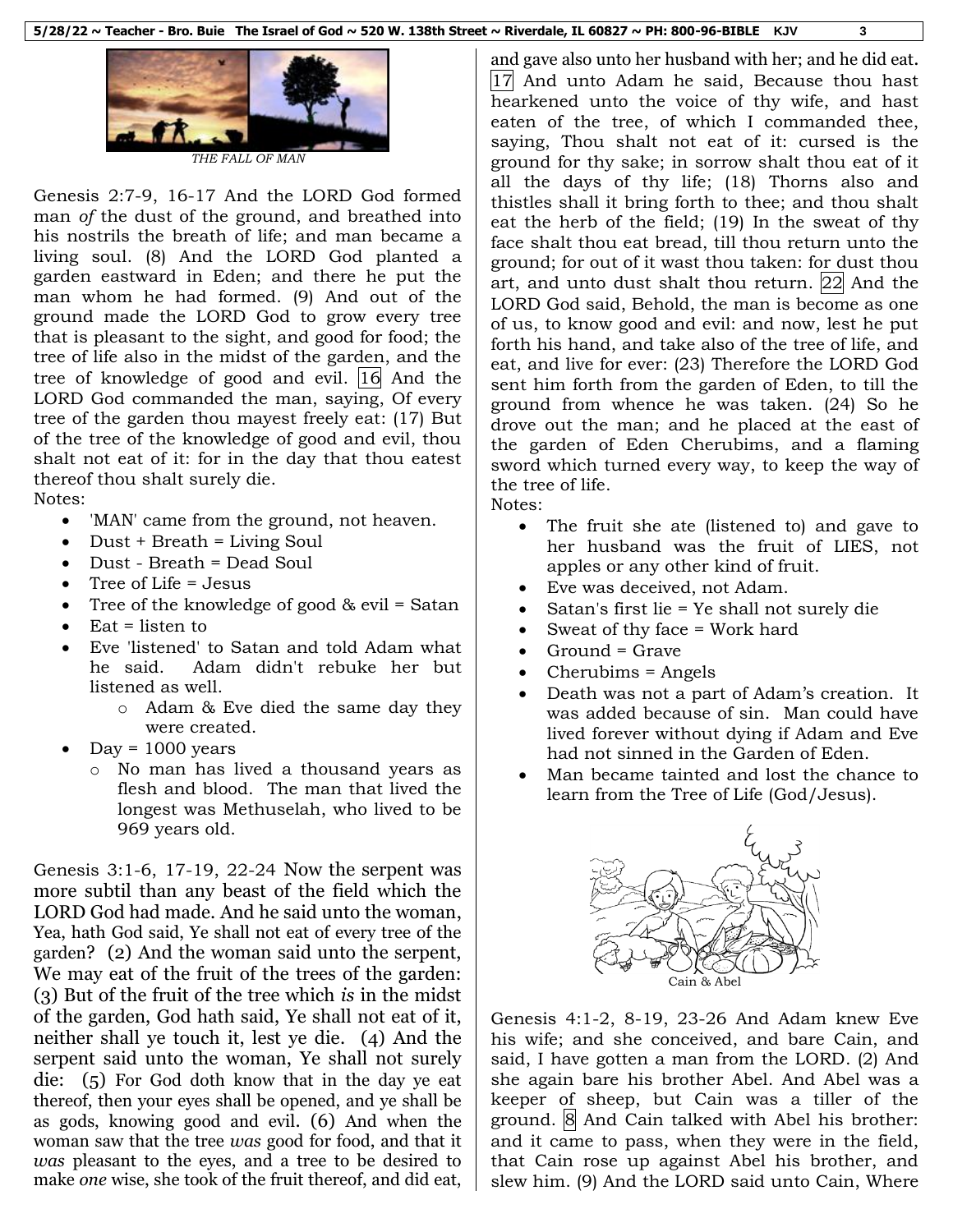*is* Abel thy brother? And he said, I know not: *Am* I my brother's keeper? (10) And he said, What hast thou done? the voice of thy brother's blood crieth unto me from the ground. (11) And now *art* thou cursed from the earth, which hath opened her mouth to receive thy brother's blood from thy hand; (12) When thou tillest the ground, it shall not henceforth yield unto thee her strength; a fugitive and a vagabond shalt thou be in the earth. (13) And Cain said unto the LORD, My punishment *is* greater than I can bear. (14) Behold, thou hast driven me out this day from the face of the earth; and from thy face shall I be hid; and I shall be a fugitive and a vagabond in the earth; and it shall come to pass, *that* every one that findeth me shall slay me. (15) And the LORD said unto him, Therefore whosoever slayeth Cain, vengeance shall be taken on him sevenfold. And the LORD set a mark upon Cain, lest any finding him should kill him. (16) And Cain went out from the presence of the LORD, and dwelt in the land of Nod, on the east of Eden. (17) And Cain knew his wife; and she conceived, and bare Enoch: and he builded a city, and called the name of the city, after the name of his son, Enoch. (18) And unto Enoch was born Irad: and Irad begat Mehujael: and Mehujael begat Methusael: and Methusael begat Lamech. (19) And Lamech took unto him two wives: the name of the one was Adah, and the name of the other Zillah. 23 And Lamech said unto his wives, Adah and Zillah, Hear my voice; ye wives of Lamech, hearken unto my speech: for I have slain a man to my wounding, and a young man to my hurt. (24) If Cain shall be avenged sevenfold, truly Lamech seventy and sevenfold. (25) And Adam knew his wife again; and she bare a son, and called his name Seth: For God, *said she,* hath appointed me another seed instead of Abel, whom Cain slew. (26) And to Seth, to him also there was born a son; and he called his name Enos: then began men to call upon the name of the LORD.

Notes:

- Knew = had intercourse
- Tithes started with Cain & Abel. It is obvious that God told them how he wanted his offerings, otherwise, why would he reject Cain's offering?
- Cain was told about the commandment; "Thou shalt not kill" otherwise, he wouldn't have lied to God about killing Abel.
- The Commandments have always been around, even in heaven because Satan broke them and was cast down.
- Lamech was a murderer just like his father Cain.
- The world doesn't seem to know about Seth.

Genesis 5:1-8 This *is* the book of the generations of Adam. In the day that God created man, in the likeness of God made he him; (2) Male and female created he them; and blessed them, and called their name Adam, in the day when they were created. (3) And Adam lived an hundred and thirty years, and begat *a son* in his own likeness, after his image; and called his name Seth: (4) And the days of Adam after he had begotten Seth were eight hundred years: and he begat sons and daughters: (5) And all the days that Adam lived were nine hundred and thirty years: and he died. (6) And Seth lived an hundred and five years, and begat Enos: (7) And Seth lived after he begat Enos eight hundred and seven years, and begat sons and daughters: (8) And all the days of Seth were nine hundred and twelve years: and he died. Notes:

- Cain was disinherited and took his wives from among his sisters.
- Adam's lineage continued with Seth.



Genesis 6:1-2 And it came to pass, when men began to multiply on the face of the earth, and daughters were born unto them, (2) That the sons of God saw the daughters of men that they *were* fair; and they took them wives of all which they chose.

Notes:

- Sons of God (Flesh) = Adam and Seth's sons
- Daughters of men = Cain's daughters
- Fair = Beautiful

Matthew 22:23-30 The same day came to him the Sadducees, which say that there is no resurrection, and asked him, (24) Saying, Master, Moses said, If a man die, having no children, his brother shall marry his wife, and raise up seed unto his brother. (25) Now there were with us seven brethren: and the first, when he had married a wife, deceased, and, having no issue, left his wife unto his brother: (26) Likewise the second also, and the third, unto the seventh. (27) And last of all the woman died also. (28) Therefore in the resurrection whose wife shall she be of the seven? for they all had her. (29) Jesus answered and said unto them, Ye do err, not knowing the scriptures, nor the power of God. (30) For in the resurrection they neither marry, nor are given in marriage, but are as the angels of God in heaven.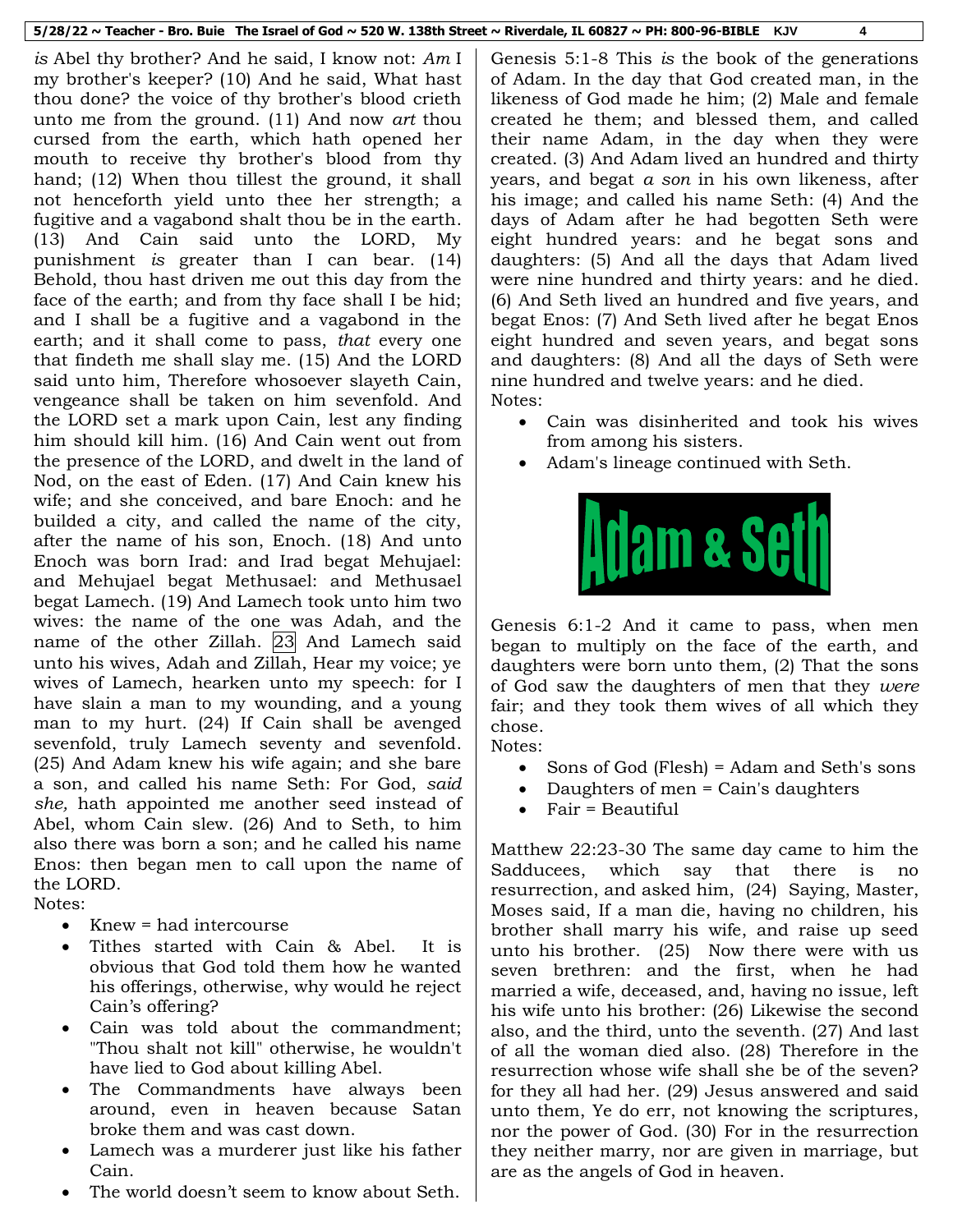Notes:

- Marriage is between 1 man and 1 woman.
- Women and Angels (Spirit beings) did not procreate.
- Spirits don't procreate. If they did, their children would be immortals and still be around today.



Luke 3:21-24, 37-38 Now when all the people were baptized, it came to pass, that Jesus also being baptized, and praying, the heaven was opened, (22) And the Holy Ghost descended in a bodily shape like a dove upon him, and a voice came from heaven, which said, Thou art my beloved Son; in thee I am well pleased. (23) And Jesus himself began to be about thirty years of age, being (as was supposed) the son of Joseph, which was *the son* of Heli, (24) Which was *the son* of Matthat, which was *the son* of Levi, which was *the son* of Melchi, which was *the son* of Janna, which was *the son* of Joseph, 37 Which was *the son* of Mathusala, which was *the son* of Enoch, which was *the son* of Jared, which was *the son* of Maleleel, which was *the son* of Cainan, (38) Which was *the son* of Enos, which was *the son* of Seth, which was *the son* of Adam, which was *the son* of God.

Notes:

- Holy Ghost = Holy Angel
- Cain isn't mentioned because he was disinherited.
- Jesus became the Messiah/Christ (Anointed One) after he was anointed.
- It is in the law that a man can't be a minister (priest) until he is 30 years of age.



Genesis 6:3 And the LORD said, My spirit shall not always strive with man, for that he also *is* flesh: yet his days shall be an hundred and twenty years.

Notes:

- My Spirit = The Word of God
- After the Sons of God (Men) started marrying Cain's daughters, God cut their years down to 120.

Romans 8:1-2, 5-14 *There is* therefore now no condemnation to them which are in Christ Jesus, who walk not after the flesh, but after the Spirit. (2) For the law of the Spirit of life in Christ Jesus hath made me free from the law of sin and death. 5 For they that are after the flesh do mind the things of the flesh; but they that are after the Spirit the things of the Spirit. (6) For to be carnally minded *is* death; but to be spiritually minded *is* life and peace. (7) Because the carnal mind *is* enmity against God: for it is not subject to the law of God, neither indeed can be. (8) So then they that are in the flesh cannot please God. (9) But ye are not in the flesh, but in the Spirit, if so be that the Spirit of God dwell in you. Now if any man have not the Spirit of Christ, he is none of his. (10) And if Christ *be* in you, the body *is* dead because of sin; but the Spirit *is* life because of righteousness. (11) But if the Spirit of him that raised up Jesus from the dead dwell in you, he that raised up Christ from the dead shall also quicken your mortal bodies by his Spirit that dwelleth in you. (12) Therefore, brethren, we are debtors, not to the flesh, to live after the flesh. (13) For if ye live after the flesh, ye shall die: but if ye through the Spirit do mortify the deeds of the body, ye shall live. (14) For as many as are led by the Spirit of God, they are the sons of God. Notes:

- Spirit of God = The Word of God
- A Carnal mind means that you hate God and his laws. Someone who says 'I don't have to keep those commandments' is someone with a carnal mind.
- Enmity = Hatred
- Live after the flesh = You will die eternally
- $\bullet$  Live after the spirit = You will live forever

John 6:51-54, 59-63, 66-68 I am the living bread which came down from heaven: if any man eat of this bread, he shall live for ever: and the bread that I will give is my flesh, which I will give for the life of the world. (52) The Jews therefore strove among themselves, saying, How can this man give us *his* flesh to eat? (53) Then Jesus said unto them, Verily, verily, I say unto you, Except ye eat the flesh of the Son of man, and drink his blood, ye have no life in you. (54) Whoso eateth my flesh, and drinketh my blood, hath eternal life; and I will raise him up at the last day. 59 These things said he in the synagogue, as he taught in Capernaum. (60) Many therefore of his disciples, when they had heard *this*, said, This is an hard saying; who can hear it? (61) When Jesus knew in himself that his disciples murmured at it, he said unto them, Doth this offend you? (62) What and if ye shall see the Son of man ascend up where he was before? (63) It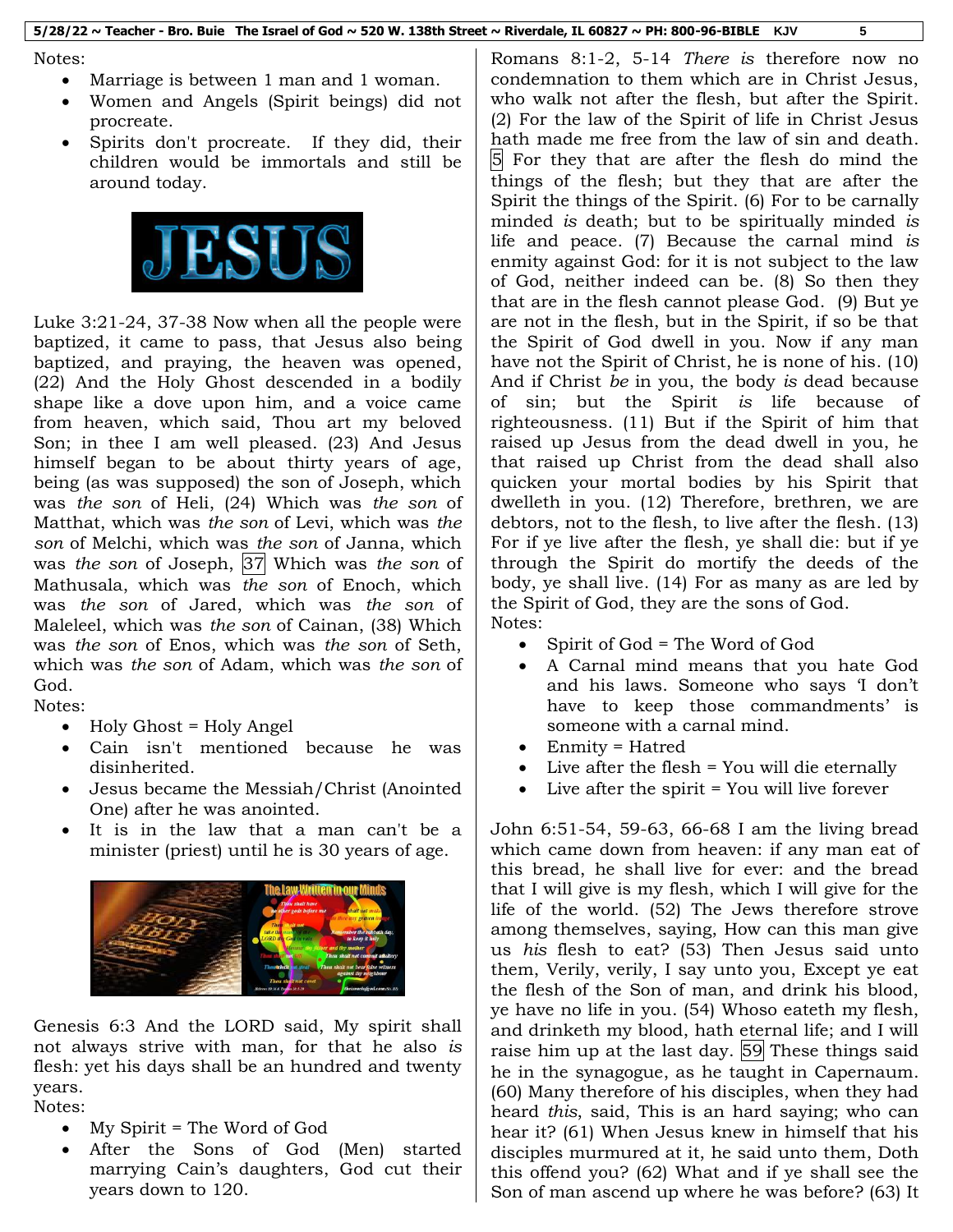is the spirit that quickeneth; the flesh profiteth nothing: the words that I speak unto you, *they* are spirit, and *they* are life. 66 From that time many of his disciples went back, and walked no more with him. (67) Then said Jesus unto the twelve, Will ye also go away? (68) Then Simon Peter answered him, Lord, to whom shall we go? thou hast the words of eternal life.

Notes:

- Adam & Eve rejected the Word of God and listened to the words of Satan instead. If they would have listened to God, they would not have died.
- Quickeneth = to make alive
- If you are led by the Spirit (The Word of God) you are the sons and daughters of God.

John 10:24-25, 30-36 Then came the Jews round about him, and said unto him, How long dost thou make us to doubt? If thou be the Christ, tell us plainly. (25) Jesus answered them, I told you, and ye believed not: the works that I do in my Father's name, they bear witness of me. 30 I and *my* Father are one. (31) Then the Jews took up stones again to stone him. (32) Jesus answered them, Many good works have I shewed you from my Father; for which of those works do ye stone me? (33) The Jews answered him, saying, For a good work we stone thee not; but for blasphemy; and because that thou, being a man, makest thyself God. (34) Jesus answered them, Is it not written in your law, I said, Ye are gods? (35) If he called them gods, unto whom the word of God came, and the scripture cannot be broken; (36) Say ye of him, whom the Father hath sanctified, and sent into the world, Thou blasphemest; because I said, I am the Son of God?

Notes:

 The scriptures say that the Saints will become gods and it can't be broken. It is not blasphemy to say that we will become gods if we obey God.



Psalms 82:1-2, 6-8 God standeth in the congregation of the mighty; he judgeth among the gods. (2) How long will ye judge unjustly, and accept the persons of the wicked? Selah. 6 I have said, Ye *are* gods; and all of you *are* children of the most High. (7) But ye shall die like men, and fall like one of the princes. (8) Arise, O God, judge the earth: for thou shalt inherit all nations.

Notes:

- Congregation of the mighty/gods = God's people
- Persons of the wicked = Willful sinners
- $\bullet$  Princes = Fallen angels
- Death is a temporary interruption in life.
- It is Man that is dying, not the Angels. Man can be recovered and become god, but the fallen Angels cannot. Their fate is sealed in the Lake of fire.



## **THE RECOVERED (Through Adoption)**

The recovery started with Israel by way of Abraham through his seed, Jesus.

Psalms 49:1-3, 5-7, 9 Hear this, all *ye* people; give ear, all *ye* inhabitants of the world: (2) Both low and high, rich and poor, together. (3) My mouth shall speak of wisdom; and the meditation of my heart *shall be* of understanding. **5** Wherefore should I fear in the days of evil, *when* the iniquity of my heels shall compass me about? (6) They that trust in their wealth, and boast themselves in the multitude of their riches; (7) None *of them* can by any means redeem his brother, nor give to God a ransom for him:  $\overline{9}$  That he should still live for ever, *and* not see corruption.

Notes:

- Wealth and Riches can't make you live forever.
- Corruption = to decompose/die

Matthew 20:25-28 But Jesus called them *unto him,* and said, Ye know that the princes of the Gentiles exercise dominion over them, and they that are great exercise authority upon them. (26) But it shall not be so among you: but whosoever will be great among you, let him be your minister; (27) And whosoever will be chief among you, let him be your servant: (28) Even as the Son of man came not to be ministered unto, but to minister, and to give his life a ransom for many. Notes:

- Minister = Servant
- Ransom = Payment, payoff, set free
- If you are not under the blood of Jesus, you are still in your sins.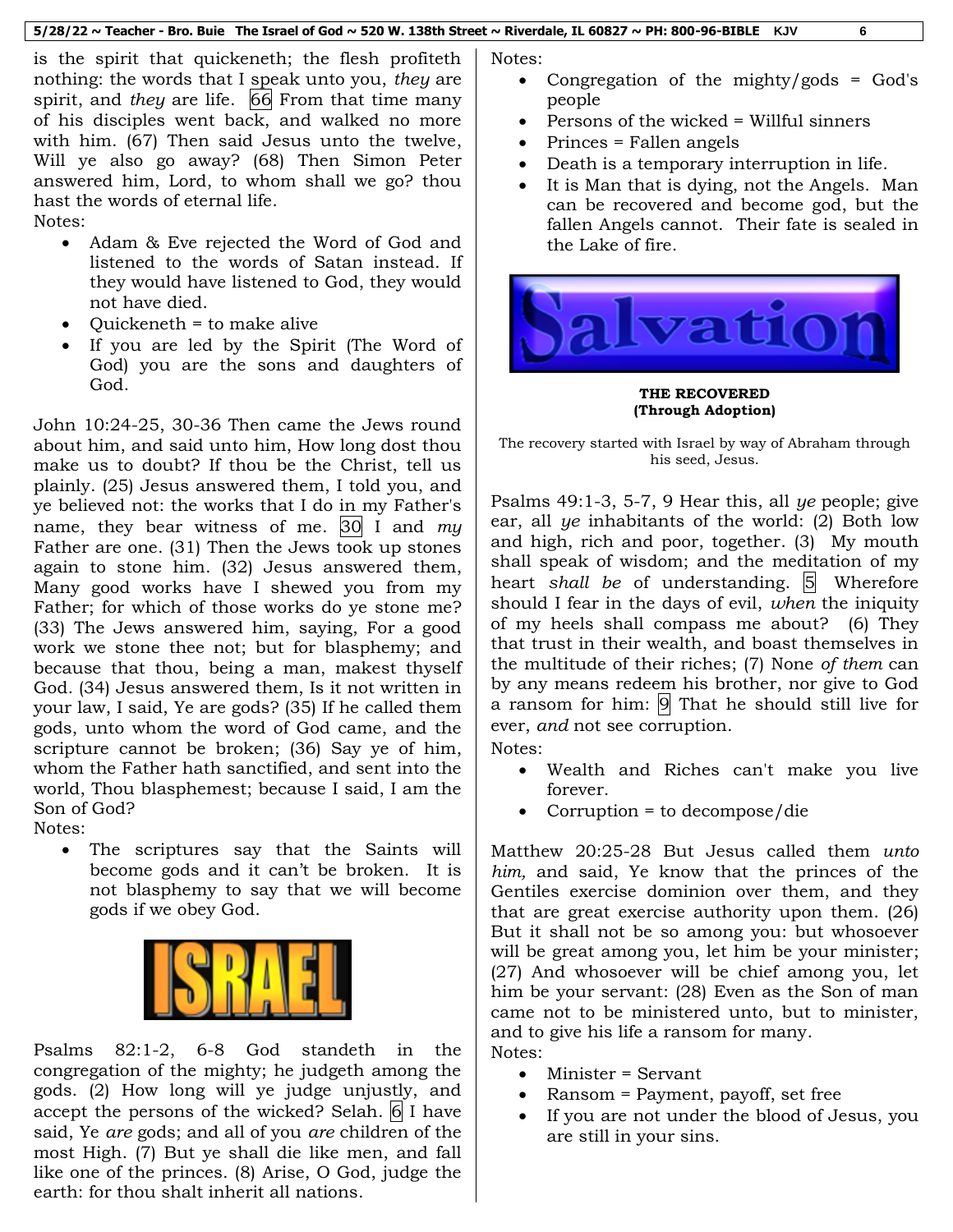

Isaiah 49:1-6 Listen, O isles, unto me; and hearken, ye people, from far; The LORD hath called me from the womb; from the bowels of my mother hath he made mention of my name. (2) And he hath made my mouth like a sharp sword; in the shadow of his hand hath he hid me, and made me a polished shaft; in his quiver hath he hid me; (3) And said unto me, Thou *art* my servant, O Israel, in whom I will be glorified. (4) Then I said, I have laboured in vain, I have spent my strength for nought, and in vain: *yet* surely my judgment *is* with the LORD, and my work with my God. (5) And now, saith the LORD that formed me from the womb *to be* his servant, to bring Jacob again to him, Though Israel be not gathered, yet shall I be glorious in the eyes of the LORD, and my God shall be my strength. (6) And he said, It is a light thing that thou shouldest be my servant to raise up the tribes of Jacob, and to restore the preserved of Israel: I will also give thee for a light to the Gentiles, that thou mayest be my salvation unto the end of the earth.

Notes:

- $\bullet$  O Isles = The Nations
- Sharp Sword = Word of God
- o It cuts away lies and falsehood
- O Israel = JESUS
- $\bullet$  His servant = JESUS
- Israel = The Children of Israel whom he adopted.
- Gentiles = Europeans/White people
- The Ends of the earth covers all of mankind.

Genesis 32:24-28 And Jacob was left alone; and there wrestled a man with him until the breaking of the day. (25) And when he saw that he prevailed not against him, he touched the hollow of his thigh; and the hollow of Jacob's thigh was out of joint, as he wrestled with him. (26) And he said, Let me go, for the day breaketh. And he said, I will not let thee go, except thou bless me. (27) And he said unto him, What *is* thy name? And he said, Jacob. (28) And he said, Thy name shall be called no more Jacob, but Israel: for as a prince hast thou power with God and with men, and hast prevailed.

Notes:

- $\bullet$  A man = An angel
- Jacob was adopted by God and given his name, Israel. All of Jacob's children have the last name, Israel.

2 Chronicles 7:12, 14-16 And the LORD appeared to Solomon by night, and said unto him, I have heard thy prayer, and have chosen this place to myself for an house of sacrifice.  $|14|$  If my people, which are called by my name, shall humble themselves, and pray, and seek my face, and turn from their wicked ways; then will I hear from heaven, and will forgive their sin, and will heal their land. (15) Now mine eyes shall be open, and mine ears attent unto the prayer that is made in this place. (16) For now have I chosen and sanctified this house, that my name may be there for ever: and mine eyes and mine heart shall be there perpetually.

Notes:

- Israel is the beginning of the adoption
- Israel is God's (Jesus') name
- He gave Jacob his name (Israel) when he adopted him.
- Sanctified = Set apart

Romans 9:1-4 I say the truth in Christ, I lie not, my conscience also bearing me witness in the Holy Ghost, (2) That I have great heaviness and continual sorrow in my heart. (3) For I could wish that myself were accursed from Christ for my brethren, my kinsmen according to the flesh: (4) Who are Israelites; to whom *pertaineth* the adoption, and the glory, and the covenants, and the giving of the law, and the service *of God*, and the promises;

Notes:

- God chose the children of Israel to represent him. It is Israel's job to teach God's Word to everyone. Israel is a Kingdom (nation) of Priests.
- All the Prophets and Apostles were Israelites.
- God adopted Israel and made his covenants and promises with the children of Israel.



Exodus 4:19-23 And the LORD said unto Moses in Midian, Go, return into Egypt: for all the men are dead which sought thy life. (20) And Moses took his wife and his sons, and set them upon an ass, and he returned to the land of Egypt: and Moses took the rod of God in his hand. (21) And the LORD said unto Moses, When thou goest to return into Egypt, see that thou do all those wonders before Pharaoh, which I have put in thine hand: but I will harden his heart, that he shall not let the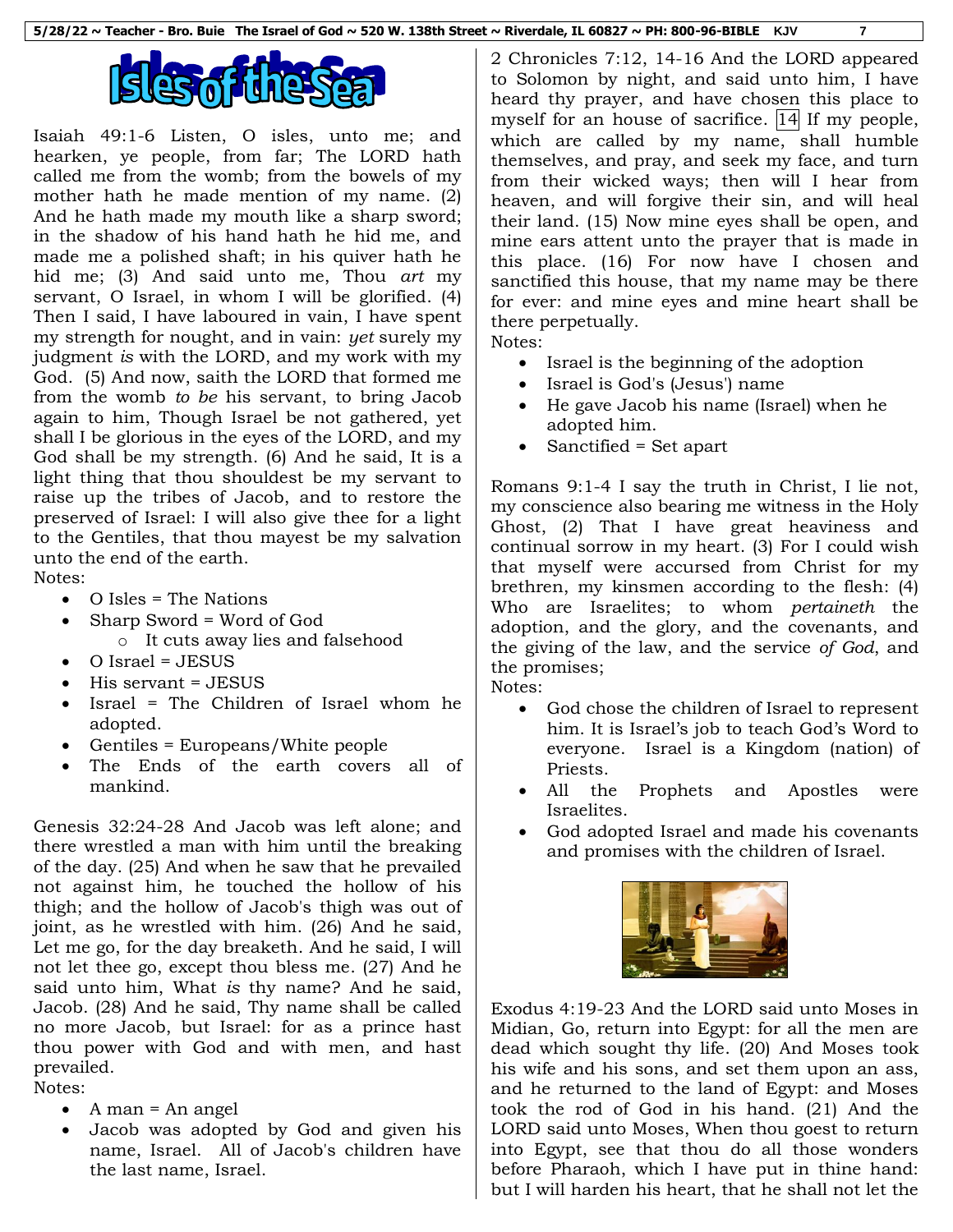people go. (22) And thou shalt say unto Pharaoh, Thus saith the LORD, Israel *is* my son, *even* my firstborn: (23) And I say unto thee, Let my son go, that he may serve me: and if thou refuse to let him go, behold, I will slay thy son, *even* thy firstborn. Notes:

- Heart = Mind
- If you are led by the Word of God, then you are a child of God.



John 10:1-2, 7-10, 14-16 Verily, verily, I say unto you, He that entereth not by the door into the sheepfold, but climbeth up some other way, the same is a thief and a robber. (2) But he that entereth in by the door is the shepherd of the sheep. **7** Then said Jesus unto them again, Verily, verily, I say unto you, I am the door of the sheep. (8) All that ever came before me are thieves and robbers: but the sheep did not hear them. (9) I am the door: by me if any man enter in, he shall be saved, and shall go in and out, and find pasture. (10) The thief cometh not, but for to steal, and to kill, and to destroy: I am come that they might have life, and that they might have *it* more abundantly.  $|14|$  I am the good shepherd, and know my *sheep,* and am known of mine. (15) As the Father knoweth me, even so know I the Father: and I lay down my life for the sheep. (16) And other sheep I have, which are not of this fold: them also I must bring, and they shall hear my voice; and there shall be one fold, *and* one shepherd. Notes:

- The Door = Jesus
- The good Shepherd = Jesus
- My Sheep = Israel
- Other Sheep = The sons of the stranger who become spiritual Israel
- One fold = One Church

Isaiah 56:1-3, 6-8 Thus saith the LORD, Keep ye judgment, and do justice: for my salvation *is* near to come, and my righteousness to be revealed. (2) Blessed *is* the man *that* doeth this, and the son of man *that* layeth hold on it; that keepeth the sabbath from polluting it, and keepeth his hand from doing any evil. (3) Neither let the son of the stranger, that hath joined himself to the LORD, speak, saying, The LORD hath utterly separated me from his people: neither let the eunuch say, Behold, I *am* a dry tree.  $\vert 6 \vert$  Also the sons of the stranger, that join themselves to the LORD, to serve him, and to love the name of the LORD, to be

his servants, every one that keepeth the sabbath from polluting it, and taketh hold of my covenant; (7) Even them will I bring to my holy mountain, and make them joyful in my house of prayer: their burnt offerings and their sacrifices *shall be* accepted upon mine altar; for mine house shall be called an house of prayer for all people. (8) The Lord GOD which gathereth the outcasts of Israel saith, Yet will I gather *others* to him, beside those that are gathered unto him.

Notes:

- Sons of the Stranger = Non-Israelites who serve and obey God.
- Burnt offerings/sacrifices = Prayers
- Salvation = Saving us from eternal corruption/destruction
- Jesus, the Messiah's job is to recover all of the sons and daughters of Adam who want to be saved.
- Take hold of my covenant  $=$  to keep the commandments of God



John 1:1-3, 10-13 In the beginning was the Word, and the Word was with God, and the Word was God. (2) The same was in the beginning with God. (3) All things were made by him; and without him was not any thing made that was made. 10 He was in the world, and the world was made by him, and the world knew him not. (11) He came unto his own, and his own received him not. (12) But as many as received him, to them gave he power to become the sons of God, *even* to them that believe on his name: (13) Which were born, not of blood, nor of the will of the flesh, nor of the will of man, but of God.

Notes:

- The Word = JESUS (He is the Spokesman)
- Jesus is also the creator, not the Father.
- $-His Own = Israel$

Romans 8:14-17, 22-23, 28-29 For as many as are led by the Spirit of God, they are the sons of God. (15) For ye have not received the spirit of bondage again to fear; but ye have received the Spirit of adoption, whereby we cry, Abba, Father. (16) The Spirit itself beareth witness with our spirit, that we are the children of God: (17) And if children, then heirs; heirs of God, and joint-heirs with Christ; if so be that we suffer with *him,* that we may be also glorified together.  $22$  For we know that the whole creation groaneth and travaileth in pain together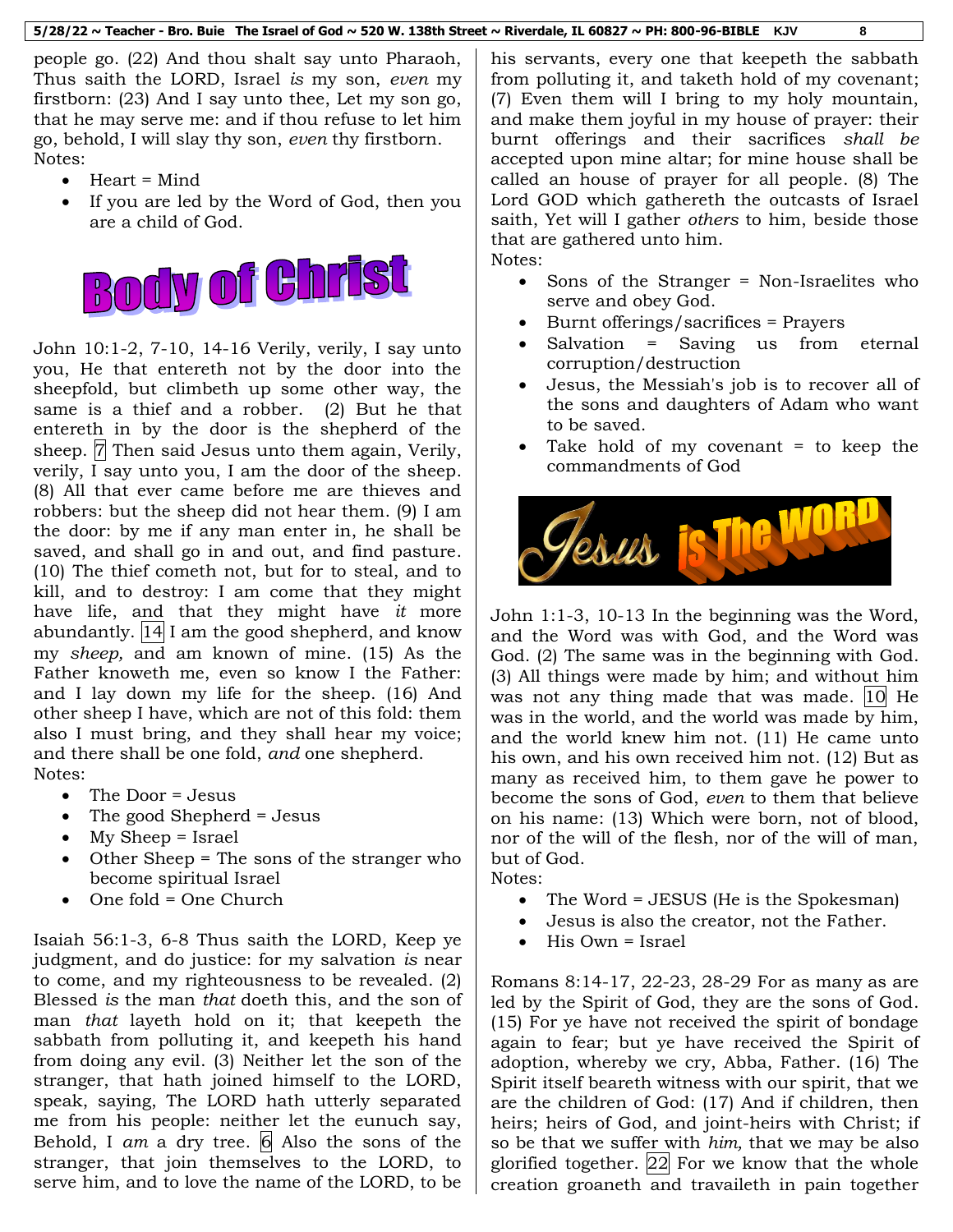until now. (23) And not only *they,* but ourselves also, which have the firstfruits of the Spirit, even we ourselves groan within ourselves, waiting for the adoption, *to wit,* the redemption of our body. 28 And we know that all things work together for good to them that love God, to them who are the called according to *his* purpose. (29) For whom he did foreknow, he also did predestinate *to be* conformed to the image of his Son, that he might be the firstborn among many brethren. Notes:

- The Spirit = The Word of God
- Spirit of bondage = eternal death
- Spirit of adoption = becoming God
- Israel is the first born among the nations.
- Jesus is the firstborn among man; going from man to God, living forever.
- His purpose = to adopt us into his family by making us like himself (God).
- Suffer with him = to bear your cross (to suffer the hatred of the world directed at you for keeping the commandments of God).
- Foreknow = The people who seek God
- Brethren = Those who make the Resurrections



Spiritual Death Spiritual Resurrection

Luke 20:34-38 And Jesus answering said unto them, The children of this world marry, and are given in marriage: (35) But they which shall be accounted worthy to obtain that world, and the resurrection from the dead, neither marry, nor are given in marriage: (36) Neither can they die any more: for they are equal unto the angels; and are the children of God, being the children of the resurrection. (37) Now that the dead are raised, even Moses shewed at the bush, when he calleth the Lord the God of Abraham, and the God of Isaac, and the God of Jacob. (38) For he is not a God of the dead, but of the living: for all live unto him.

Notes:

- Children of this world = People
	- o Marry and are given in marriage
	- Children of the Adoption = Immortals o Do not marry nor have children
- Physical Death = First Death, when you die and are put in the Grave
- Physical Resurrection = Being changed into a spiritual being (God) in the first or second Resurrection.
- Spiritual Death = Second Death, the Lake of Fire
- Spiritual Resurrection = Turning to God and away from wickedness and walking in the Spirit (Word of God).

# **IN CONCLUSION**

*The first set of the sons of God are Angels but a third of them are cut off with Satan and will go to the Lake of Fire for eternity. The second set of the sons of God are MAN (male & female), who obey God, are baptized in Jesus' name, and keep his commandments.*

# **EXTRA VERSES:**

Genesis 17:1-7, 15-21 And when Abram was ninety years old and nine, the LORD appeared to Abram, and said unto him, I *am* the Almighty God; walk before me, and be thou perfect. (2) And I will make my covenant between me and thee, and will multiply thee exceedingly. (3) And Abram fell on his face: and God talked with him, saying, (4) As for me, behold, my covenant *is* with thee, and thou shalt be a father of many nations. (5) Neither shall thy name any more be called Abram, but thy name shall be Abraham; for a father of many nations have I made thee. (6) And I will make thee exceeding fruitful, and I will make nations of thee, and kings shall come out of thee. (7) And I will establish my covenant between me and thee and thy seed after thee in their generations for an everlasting covenant, to be a God unto thee, and to thy seed after thee. 15 And God said unto Abraham, As for Sarai thy wife, thou shalt not call her name Sarai, but Sarah shall her name be. (16) And I will bless her, and give thee a son also of her: yea, I will bless her, and she shall be a mother of nations; kings of people shall be of her. (17) Then Abraham fell upon his face, and laughed, and said in his heart, Shall a child be born unto him that is an hundred years old? and shall Sarah, that is ninety years old, bear? (18) And Abraham said unto God, O that Ishmael might live before thee! (19) And God said, Sarah thy wife shall bear thee a son indeed; and thou shalt call his name Isaac: and I will establish my covenant with him for an everlasting covenant, and with his seed after him. (20) And as for Ishmael, I have heard thee: Behold, I have blessed him, and will make him fruitful, and will multiply him exceedingly; twelve princes shall he beget, and I will make him a great nation. (21) But my covenant will I establish with Isaac, which Sarah shall bear unto thee at this set time in the next year.

Genesis 22:1-2, 9-12, 15-18 And it came to pass after these things, that God did tempt Abraham, and said unto him, Abraham: and he said, Behold, here I am. (2)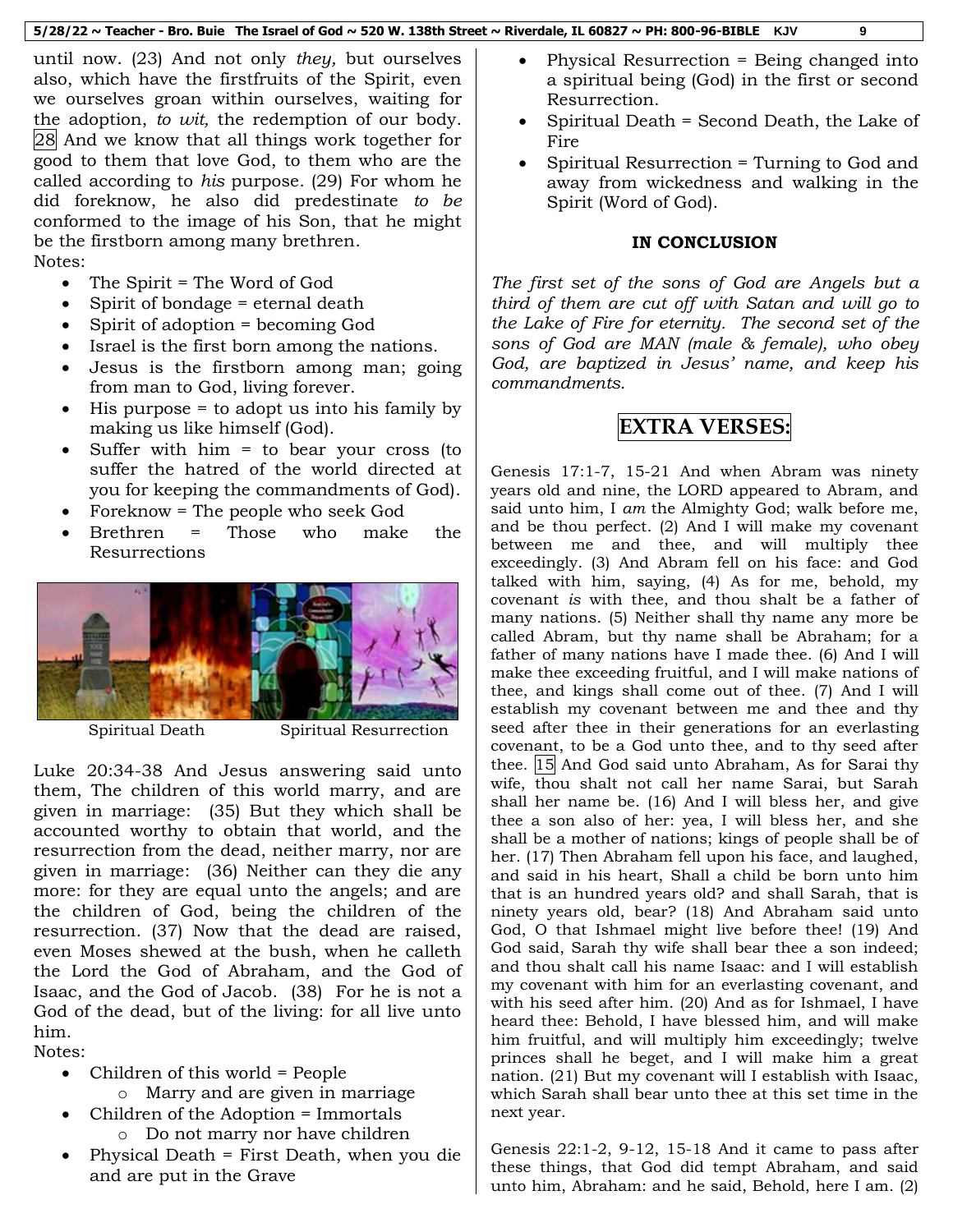And he said, Take now thy son, thine only *son* Isaac, whom thou lovest, and get thee into the land of Moriah; and offer him there for a burnt offering upon one of the mountains which I will tell thee of.  $\overline{9}$  And they came to the place which God had told him of; and Abraham built an altar there, and laid the wood in order, and bound Isaac his son, and laid him on the altar upon the wood. (10) And Abraham stretched forth his hand, and took the knife to slay his son. (11) And the angel of the LORD called unto him out of heaven, and said, Abraham, Abraham: and he said, Here *am* I. (12) And he said, Lay not thine hand upon the lad, neither do thou any thing unto him: for now I know that thou fearest God, seeing thou hast not withheld thy son, thine only *son* from me. 15 And the angel of the LORD called unto Abraham out of heaven the second time, (16) And said, By myself have I sworn, saith the LORD, for because thou hast done this thing, and hast not withheld thy son, thine only *son:* (17) That in blessing I will bless thee, and in multiplying I will multiply thy seed as the stars of the heaven, and as the sand which *is* upon the sea shore; and thy seed shall possess the gate of his enemies; (18) And in thy seed shall all the nations of the earth be blessed; because thou hast obeyed my voice.

- Notes:
	- Abraham has 2 seeds:
		- o A physical one = The Sons of God
		- o A spiritual one = Jesus
	- Only son = the Son of the covenant.

Galatians 3:26-29 For ye are all the children of God by faith in Christ Jesus. (27) For as many of you as have been baptized into Christ have put on Christ. (28) There is neither Jew nor Greek, there is neither bond nor free, there is neither male nor female: for ye are all one in Christ Jesus. (29) And if ye *be* Christ's, then are ye Abraham's seed, and heirs according to the promise.

Luke 20:27-33 Then came to *him* certain of the Sadducees, which deny that there is any resurrection; and they asked him, (28) Saying, Master, Moses wrote unto us, If any man's brother die, having a wife, and he die without children, that his brother should take his wife, and raise up seed unto his brother. (29) There were therefore seven brethren: and the first took a wife, and died without children. (30) And the second took her to wife, and he died childless. (31) And the third took her; and in like manner the seven also: and they left no children, and died. (32) Last of all the woman died also. (33) Therefore in the resurrection whose wife of them is she? for seven had her to wife.

Genesis 38:6-10 And Judah took a wife for Er his firstborn, whose name *was* Tamar. (7) And Er, Judah's firstborn, was wicked in the sight of the LORD; and the LORD slew him. (8) And Judah said unto Onan, Go in unto thy brother's wife, and marry her, and raise up seed to thy brother. (9) And Onan knew that the seed should not be his; and it came to pass, when he went in unto his brother's wife, that he spilled *it* on the ground, lest that he should give seed to his brother. (10) And

the thing which he did displeased the LORD: wherefore he slew him also. Notes:

 Marriage = When a man goes into a woman (intercourse).

Hebrews 1:7, 13-14 And of the angels he saith, Who maketh his angels spirits, and his ministers a flame of fire.  $|13|$  But to which of the angels said he at any time, Sit on my right hand, until I make thine enemies thy footstool? (14) Are they not all ministering spirits, sent forth to minister for them who shall be heirs of salvation? Notes:

- Ministering spirits = Angels
- Heirs of Salvation = The Saints

1 Chronicles 21:1-2, 7-16, 27 And Satan stood up against Israel, and provoked David to number Israel. (2) And David said to Joab and to the rulers of the people, Go, number Israel from Beersheba even to Dan; and bring the number of them to me, that I may know *it*. 7 And God was displeased with this thing; therefore he smote Israel. (8) And David said unto God, I have sinned greatly, because I have done this thing: but now, I beseech thee, do away the iniquity of thy servant; for I have done very foolishly. (9) And the LORD spake unto Gad, David's seer, saying, (10) Go and tell David, saying, Thus saith the LORD, I offer thee three *things:* choose thee one of them, that I may do *it* unto thee. (11) So Gad came to David, and said unto him, Thus saith the LORD, Choose thee (12) Either three years' famine; or three months to be destroyed before thy foes, while that the sword of thine enemies overtaketh *thee;* or else three days the sword of the LORD, even the pestilence, in the land, and the angel of the LORD destroying throughout all the coasts of Israel. Now therefore advise thyself what word I shall bring again to him that sent me. (13) And David said unto Gad, I am in a great strait: let me fall now into the hand of the LORD; for very great *are* his mercies: but let me not fall into the hand of man. (14) So the LORD sent pestilence upon Israel: and there fell of Israel seventy thousand men. (15) And God sent an angel unto Jerusalem to destroy it: and as he was destroying, the LORD beheld, and he repented him of the evil, and said to the angel that destroyed, It is enough, stay now thine hand. And the angel of the LORD stood by the threshingfloor of Ornan the Jebusite. (16) And David lifted up his eyes, and saw the angel of the LORD stand between the earth and the heaven, having a drawn sword in his hand stretched out over Jerusalem. Then David and the elders *of Israel,*  who were clothed in sackcloth, fell upon their faces. 27 And the LORD commanded the angel; and he put up his sword again into the sheath thereof. Notes:

God sent Satan to destroy.

Genesis 28:1-2, 10-14 And Isaac called Jacob, and blessed him, and charged him, and said unto him, Thou shalt not take a wife of the daughters of Canaan. (2) Arise, go to Padanaram, to the house of Bethuel thy mother's father; and take thee a wife from thence of the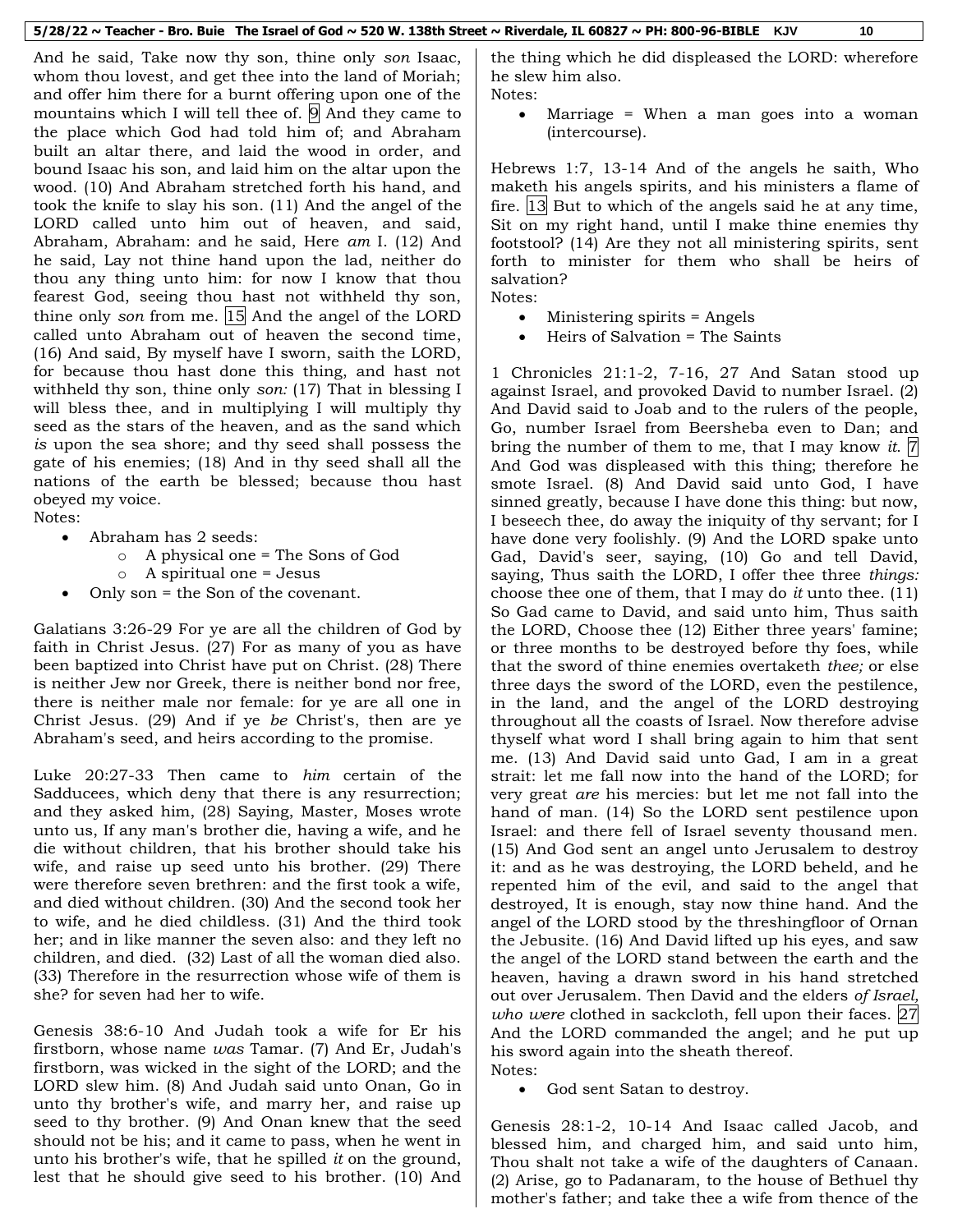daughters of Laban thy mother's brother. 10 And Jacob went out from Beersheba, and went toward Haran. (11) And he lighted upon a certain place, and tarried there all night, because the sun was set; and he took of the stones of that place, and put *them for* his pillows, and lay down in that place to sleep. (12) And he dreamed, and behold a ladder set up on the earth, and the top of it reached to heaven: and behold the angels of God ascending and descending on it. (13) And, behold, the LORD stood above it, and said, I *am* the LORD God of Abraham thy father, and the God of Isaac: the land whereon thou liest, to thee will I give it, and to thy seed; (14) And thy seed shall be as the dust of the earth, and thou shalt spread abroad to the west, and to the east, and to the north, and to the south: and in thee and in thy seed shall all the families of the earth be blessed.

Hosea 11:1-3 When Israel *was* a child, then I loved him, and called my son out of Egypt. (2) *As* they called them, so they went from them: they sacrificed unto Baalim, and burned incense to graven images. (3) I taught Ephraim also to go, taking them by their arms; but they knew not that I healed them.

Hosea 13:1-2 When Ephraim spake trembling, he exalted himself in Israel; but when he offended in Baal, he died. (2) And now they sin more and more, and have made them molten images of their silver, *and* idols according to their own understanding, all of it the work of the craftsmen: they say of them, Let the men that sacrifice kiss the calves.

- Notes:
	- Ephraim = Israel
	- Baal = Pagan worship

Hosea 1:2-11 The beginning of the word of the LORD by Hosea. And the LORD said to Hosea, Go, take unto thee a wife of whoredoms and children of whoredoms: for the land hath committed great whoredom, *departing* from the LORD. (3) So he went and took Gomer the daughter of Diblaim; which conceived, and bare him a son. (4) And the LORD said unto him, Call his name Jezreel; for yet a little *while,* and I will avenge the blood of Jezreel upon the house of Jehu, and will cause to cease the kingdom of the house of Israel. (5) And it shall come to pass at that day, that I will break the bow of Israel in the valley of Jezreel. (6) And she conceived again, and bare a daughter. And *God* said unto him, Call her name Loruhamah: for I will no more have mercy upon the house of Israel; but I will utterly take them away. (7) But I will have mercy upon the house of Judah, and will save them by the LORD their God, and will not save them by bow, nor by sword, nor by battle, by horses, nor by horsemen. (8) Now when she had weaned Loruhamah, she conceived, and bare a son. (9) Then said *God,* Call his name Loammi: for ye *are* not my people, and I will not be your *God.* (10) Yet the number of the children of Israel shall be as the sand of the sea, which cannot be measured nor numbered; and it shall come to pass, *that* in the place where it was said unto them, Ye *are* not my people, *there* it shall be said unto them, *Ye are* the sons of the living God. (11) Then shall the children of Judah and the children of Israel be gathered together, and appoint themselves one head, and they shall come up out of the land: for great *shall be* the day of Jezreel.

Isaiah 43:1-7 But now thus saith the LORD that created thee, O Jacob, and he that formed thee, O Israel, Fear not: for I have redeemed thee, I have called *thee* by thy name; thou *art* mine. (2) When thou passest through the waters, I *will be* with thee; and through the rivers, they shall not overflow thee: when thou walkest through the fire, thou shalt not be burned; neither shall the flame kindle upon thee. (3) For I *am* the LORD thy God, the Holy One of Israel, thy Saviour: I gave Egypt *for* thy ransom, Ethiopia and Seba for thee. (4) Since thou wast precious in my sight, thou hast been honourable, and I have loved thee: therefore will I give men for thee, and people for thy life. (5) Fear not: for I *am* with thee: I will bring thy seed from the east, and gather thee from the west; (6) I will say to the north, Give up; and to the south, Keep not back: bring my sons from far, and my daughters from the ends of the earth; (7) *Even* every one that is called by my name: for I have created him for my glory, I have formed him; yea, I have made him.

Isaiah 9:5-8 For every battle of the warrior *is* with confused noise, and garments rolled in blood; but *this* shall be with burning *and* fuel of fire. (6) For unto us a child is born, unto us a son is given: and the government shall be upon his shoulder: and his name shall be called Wonderful, Counsellor, The mighty God, The everlasting Father, The Prince of Peace. (7) Of the increase of *his* government and peace *there shall be* no end, upon the throne of David, and upon his kingdom, to order it, and to establish it with judgment and with justice from henceforth even for ever. The zeal of the LORD of hosts will perform this. (8) The Lord sent a word into Jacob, and it hath lighted upon Israel.

1 John 3:1-2 Behold, what manner of love the Father hath bestowed upon us, that we should be called the sons of God: therefore the world knoweth us not, because it knew him not. (2) Beloved, now are we the sons of God, and it doth not yet appear what we shall be: but we know that, when he shall appear, we shall be like him; for we shall see him as he is. Notes:

 At this time, we (the Sons & Daughters of God) will be Spirit beings, immortals and will never die again.

# **Previous Lessons Dates:**

1/08/05 Ps.37:3-9, 6/09/07 68:32-35, 4/24/10 Ps. 130, 6/1/13 102:16- 22, 6/18/16 Ps. 85:1-13, 6/15/19 Ps. 105:1-7

# **Picture Credits**

- **Cherub Angel Drawing** in banner by Bro. James Shaw © 2016-2022
- **Angel with six wings Drawing** by the Israel of God © 1996-2022
- **Adam & Eve** {{PD-1923}} No changes made [http://en.wikipedia.org/wiki/File:Abreha-wa-atsbeha](http://en.wikipedia.org/wiki/File:Abreha-wa-atsbeha-church02.jpg)[church02.jpg](http://en.wikipedia.org/wiki/File:Abreha-wa-atsbeha-church02.jpg)
- **Tetramorph Fresco, Meteora** {{PD-70}} No changes made [http://en.wikipedia.org/wiki/File:Tetramorph\\_meteora.jpg](http://en.wikipedia.org/wiki/File:Tetramorph_meteora.jpg)
- **Laws written in the mind (2)** by Sis. BJ © 2016-2022